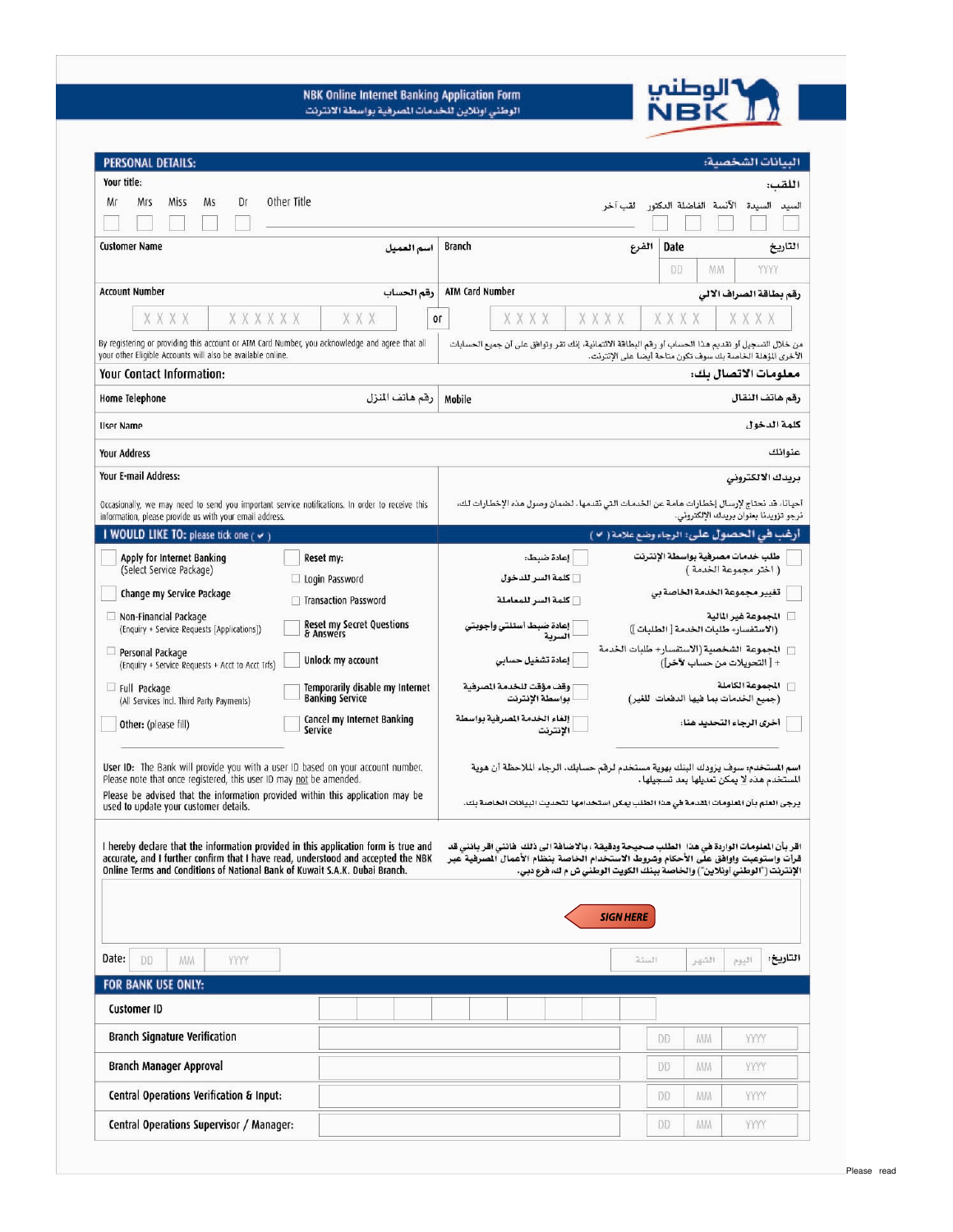these Terms and Conditions and the NBK Online statement of services available on the NBK Online website carefully before using this service.

These Terms and Conditions of use ("Terms and Conditions") apply to National Bank of Kuwait S.A.K. Dubai Branch's online banking system ("NBK Online") which is located at Dubai.nbk.com and is provided for Your use under the provisions of these Terms and Conditions and the NBK Online statement of services.

You understand that by accepting these Terms and Conditions (either by clicking on the linsert name of button on screen] button below or by signing the linsert name of document] at any of the Bank's branches), You obligate yourself to use NBK Online exclusively within the provisions, ways and means provided herein. Your acceptance hereof provides sufficient evidence of your unconditional acceptance of all the Terms and Conditions (C amendment to the Terms and Conditions may only be made by NBK and the User hereby accepts that the notification of any such changes by the Bank is binding upon the Customer upon notification of the same. Should<br>the bank re acceptance nor agreement by the Bank to the same under any circumstances whatsoever, and that such modified Terms and Conditions will be automatically rejected without any need for a response or notice from the<br>Bank in any

These Terms & Conditions are applicable without prejudice and in addition to the Terms and Conditions for Opening Bank Accounts signed by and applicable to the Bank's customers; including Yourself.

These Terms and Conditions set out herein will prevail with respect to matters that relate to NBK Online, if there is a conflict between these Terms and Conditions and the Terms and Conditions Governing Accounts (for companies) or the General Terms and Conditions for Bank Accounts (for individuals) as the case may be.

By accessing NBK Online or any part thereof, You unconditionally and irrevocably agree to be bound by these Terms and Conditions. If You do not accept these Terms and Conditions, You shall not access the NBK Online website or any pages thereof

In consideration of the Bank providing access through NBK Online, You acknowledge, understand and accept the following:

**DEFINITIONS: THE MEANING OF SOME WORDS AND PHRASES** 

Capitalized terms in these Terms and Conditions will have the meanings attributed to them below:

Bank: means the National Bank of Kuwait S.A.K. – Dubai.

Beneficiary: means a natural person or other legal entity who receives money from a benefactor.

Business Day: Days (other than a Friday or a Saturday) on which banks are open for general business in the Emirate of Dubai.

Customer: [those individuals or entities that have [insert the NBKcriteria to be full field to render an individual / entity a customer]].

Eligible Account(s):means any account that the Bank deems available for use with NBK Online, as the Bank may change and or update from time to time.

Instructions: means any communication, request or instruction (financial and/or non-financial) from You that is received by the Bank through NBK Online in accordance with these Terms and Conditions. NBK Online:means the Bank's electronic banking services available and provided by the Bank and located at Dubai.nbk.com which enables You to obtain information from the Bank and give instructions to the Bank to carry out certain banking<br>tr

User Identification: means a unique string of alphanumeric characters that identify a specific Customer to NBK Online and is required in order for a Customer to access NBK Online.

Password: means the electronic banking personal identification number chosen by You (or if You do not elect to change it, the initial secret number given to You by the Bank) that is used to confirm Your identity whenever You use NBK Online.

Security Codes means the User Identification code with the Password details and Security Questions agreed between You and the Bank that are used to identify You whenever You use NBK Online.

#### Security Questions: means the user-selected questions and their user-defined answers that are used along with the User Identification and Password to identify the Customer when the Costumer seeks access to NBK Online.

You/Yourself/Customer: means you, the customer, who is registered by the Bank to use NBK Online in accordance with these Terms and Conditions.

#### **1-THE ACCOUNTS ON WHICH YOU MAY USE NBK ONLINE**

1-1-The Bank shall not make NBK Online available for some types of accounts. Through Your agreement to be bound by the Terms and Conditions, You understand and accept that NBK Online will be available for use in<br>relation t advise you from time to time as to which accounts are Eligible Accounts. You hereby accept the Bank's designation of accounts as Eligible or non-eligible as the case may be.

1-2-In order to use NBK Online, You understand that you must register for use through one of the following routes:

1-2-1-Online (Self Enrolment – Limited Access): which includes the ability to view balances and transaction details for eligible accounts and request e-services?

1-2-2You shall ensure that You alone are able to access and give instructions on Your Eligible Accounts using NBK Online.

1-2-3If access to NBK Online is requested via Your branch, the Bank shall provide You with a User Identification code and an initial Password. You may then choose your own Password and Security Questions for NBK Online after You have logged on for the first time.

1-2-4-At Your branch (Branch Enrolment – Full Access): which includes services outlined under Self Enrolment – Limited Access, in addition to the ability to perform inter-account transfers, as well as international and local bank third party transfers.

### **2-YOUR RESPONSIBILITIES FOR SECURITY**

2-1You are responsible for/to:

2-1-1To enable You to use NBK Online, during self-enrolment You will set a Password and additionally, You will create Security Questions; and both the Password and Security Questions combined will need to be used to identify You whenever You access NBK Online

# **2-2SAFEGUARDING YOUR PASSWORD AND SECURITY QUESTIONS**

2-2-1In connection with the security and protection of Your NBK Online account; You shall change Your Password regularly and shall do so whenever NBK Online requires You to do so.

2-2-2Whenever You choose a Password, You shall not choose a Password that is likely to be guessed by anyone trying to access NBK Online pretending to be You. For example, You should avoid Your own or a relative's birthdays or any part of Your telephone number.

2-2-3You shall take all reasonable steps to ensure that You safeguard Your Password and Security Questions at all times. You shall not disclose any details of Your Password or Security Questions to anyone, including but not limited to, members of the Bank's staff, or to someone giving assistance on a technical helpdesk in connection with NBK Online.

2-2-4You shall not record Your Security Questions in any way that could make them recognizable by someone else.

2-2-5If You discover or suspect that Your Password or any part of it is known to someone else, You shall immediately change the Password through NBK Online, or request a new password to replace the old Password with<br>one of

#### **2-3OTHER SECURITY SAFEGUARDS**

2-3-1You understand and accept that Bank shall not issue to you more than one User Identification issued at any one time. You shall not allow anyone else to operate NBK Online on Your behalf.

2-3-2You shall not leave any computer system or device You use to access NBK Online unattended while You are logged on to NBK Online. This applies You are using a shared computer system or device, Your own<br>system or device

2-3-3lf You access NBK Online from a computer system or device in one of our branches You shall not leave that computer system or device unattended while online and You shall ensure that You have logged out of NBK<br>Online b

2-3-4You shall not access NBK Online from any device connected through a shared office environment and or any public network or computer, without first making sure that no one else is able to observe or copy Your login information or obtain access to NBK Online.

### **2.4USING OTHER PEOPLE'S DEVICES**

2-4-1You shall not access NBK Online using any computer or other device that You do not own. You shall not access and use NBK Online on a computer or device that belongs to any other person or that is owned and<br>provided to breach.

2-4-2You shall comply with any and all of the Bank's usage requirements as set out in the e-banking FAQs as they are designed to protect Your security while using NBK Online.

## **3-INSTRUCTIONS**

3-1You hereby accept that any communication, request or instruction from You through NBK Online or through any other communication channel will be legally binding on You. You also confirm that you are aware that the<br>use of further written or other confirmation from You, even if those Instructions are not actually given or authorized by You.

#### **3-2YOUR LIABILITY FOR UNAUTHORIZED INSTRUCTIONS**

3-2-1The Bank shall not be liable for any misuse of Your Security Codes. You hereby accept liability for any and all losses, damages costs, claims or expenses the Bank may suffer as a result of any unauthorized use of Your NBK Online account.

## **3-3ACTING ON YOUR INSTRUCTIONS**

3-3-1You agree that any payment or other request for service made via NBK Online that the Bank shall effect or purport to effect in compliance with any Instructions shall be binding upon You and You hereby accept it as<br>con Your behalf.

3-3-2You hereby confirm that You accept and assume all risks involved in connection with any communications with the Bank through NBK Online and in particular (but without prejudice to the generality of the foregoing), risks due to errors in transmission or fraud on the part of the Customer or third parties, or misunderstandings or errors on the part of the Bank regarding the identity of the Customer, and You hereby discharge the Bank<br>co

(i)To indemnify the Bank and keep the Bank indemnified against any and all losses, actions, proceedings, costs, claims and/or demands arising from or relating to the Bank's reliance on any Instructions.

(ii)To perform and ratify any contracts entered into by the Bank and/or to accept any action taken by the Bank in compliance with Instructions.

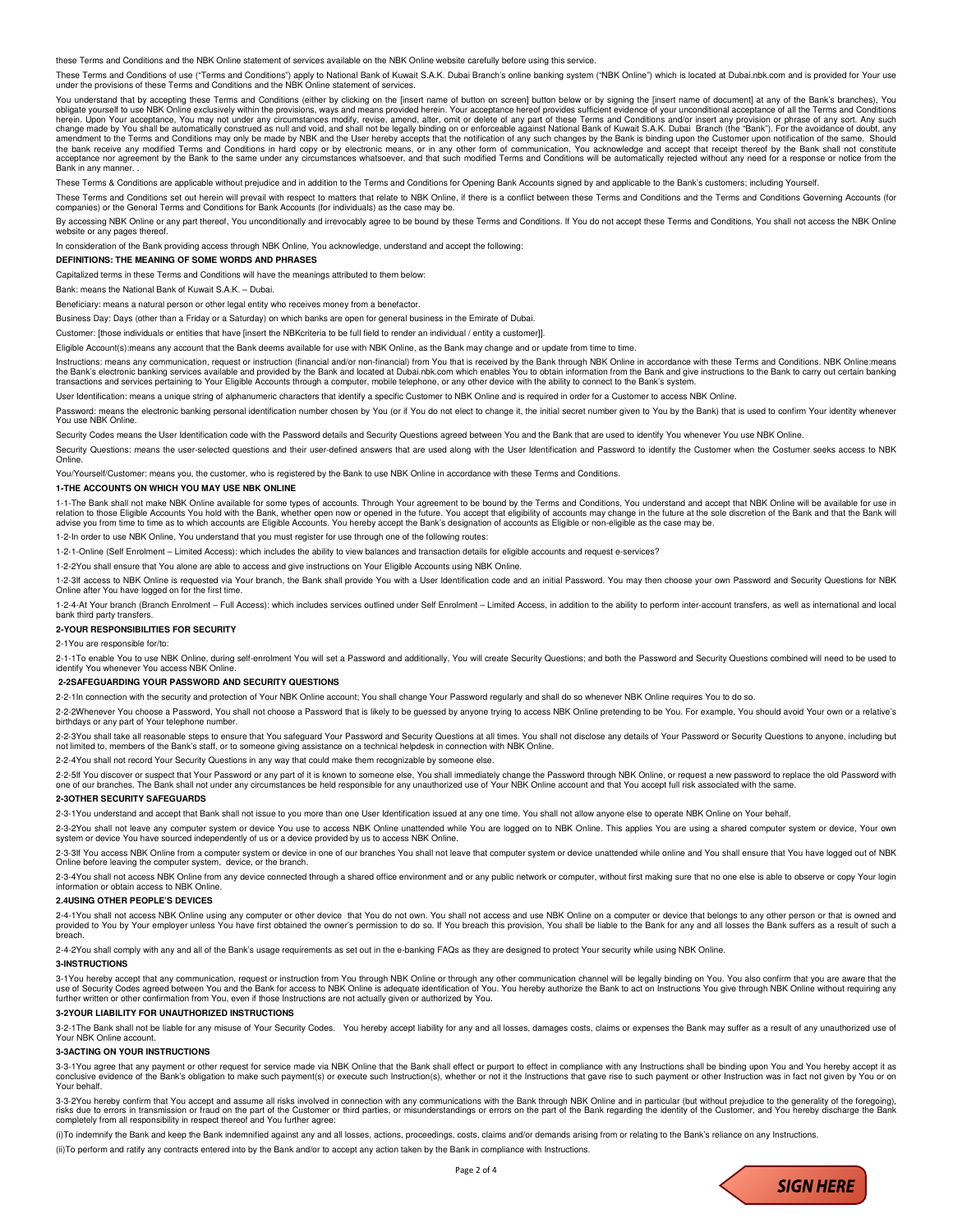3-3-3Such assumption of the above-mentioned risk, discharge, indemnity and agreement to perform and ratify shall extend to Instructions given or purporting to be given by any attorneys now or hereafter duly appointed by<br>Yo

3-3-4You accept that the Bank's completion of a transfer is subject to the availability of sufficient funds in the transferring account at the time of final processing. You hereby accept full responsibility for maintaining that the Bank shall have no responsibility whatsoever if any transfer is delayed or not processed or completed, due to the unavailability of sufficient funds.

3-3-5The Customer hereby confirms and accepts that the Bank shall have the right to refuse any orders or instructions issued by the Customer at the Bank's absolute discretion and without providing any reasons for such refusal. The Customer further declares that the Bank shall not be liable for any losses, damages or lost opportunities of whatsoever kind incurred by the Customer as a result of the Bank's refusal to execute any of his orders and/or instructions.

3-3-6Without prejudice to clause 3.3.5 above, when You give an Instruction via NBK Online, the Bank will act on that Instruction in accordance with the information provided by You and You hereby release the Bank from any liability, losses or costs incurred as a result of any delays in the receipt or non-receipt of payment by the Beneficiary including but not limited to;

(i)The instruction exceeding Your transfer limits;

(ii)The inaccuracy of the Beneficiary's Name and Account Number;

(iii)Insufficient information in the transfer request:

(iv)Restrictions on transfers imposed by local or foreign authorities;

(v)Suspicion of money laundering and or financing of terrorism; or

(vi)for any other causes beyond the Bank's control.

3-3-7When the Bank receives a transaction Instruction from You through NBK Online, the Bank will be entitled to debit any payment plus any charges and fees payable for the transaction from the account You have<br>specified. Y

3-3-8The Bank is under no obligation:

(i)To reverse an Instruction You have given; or

(ii)To accept an Instruction that is conditional or reversible or which requires the Bank to pay a third party sooner than it would be able to pay them following the Bank's normal banking practices.

3-3-9The Bank may, at any time and at its sole discretion:

(i)Refuse to carry out an Instruction given via NBK Online which the Bank shall communicate to you; or

(ii)Require written confirmation from You of a particular Instruction.

3-3-10When You give an Instruction via NBK Online, the Bank will act on that Instruction in accordance with the cut-off times notified to You through NBK Online and;

3-3-11Where Instructions are received at any time other than the agreed cut-off time, the Bank may not act on the Instruction until the next available Business Day.

3-3-12From time to time, the Bank may notify You of changes to these cut-off times.

3-3-13You shall not use NBK Online to create an unauthorized overdraft on any of Your Eligible Accounts maintained with the Bank and the Bank is entitled to refuse to accept any Instruction that would do so. If an unauthorized overdraft is created, the Bank may take any action it deems fit and charge additional fees, costs, charges and overdraft interest to the account in question in accordance with the terms and conditions governing that account.

You agree that:

(i)You undertake to make sure that no unauthorized overdrafts are created; and

(ii)You shall not rely on the operation of NBK Online to prevent an unauthorized overdraft from being created; in particular, You understand and acknowledge that Your cheques might take time to clear and/or any payment<br>ins

3-3-14You acknowledge that Instructions that You have entered through NBK Online prior to Your receipt from the Bank of a confirmation that the Instruction has been processed, will remain authorized by You and the Bank may or may not execute any such Instruction at its sole discretion, and You commit to indemnify the Bank from any damages or financial loss the Bank may suffer arising from or relating to any execution or nonexecution of such orders and Instructions.

# **3-4INSTRUCTIONS RECEIVED VIA NBK CALL CENTER:**

The Bank shall provide telephone banking services to You to support Your use of NBK Online.

3-4-1You hereby agree to the Bank record all telephone conversations made through the Bank's telephone banking service.

3-4-2The definition of Instruction in these Terms and Conditions shall also apply to all communications, requests and instructions that are received by the Bank from You through the Bank's telephone banking service.

3-4-3The terms of Article 3 hereof shall be equally applicable to any Instructions received from You through the Bank's telephone banking service.

3-4-4All terms and conditions applicable to Your use of NBK Online shall be equally applicable to any transaction or Instruction provided through the Bank's telephone banking service.

#### **4-CHANGES AND UPDATES**

4-1The Bank reserves the right to change, amend and modify these Terms and Conditions and / or the NBK Online Statement of Services or replace them entirely by posting any such revised or new Terms and Conditions<br>and / or

#### **5-YOUR ACCESS TO THE SITE**

5-1We may in our sole discretion terminate Your access to or use of NBK Online for any reason whatsoever, including without limitation, where we believe that You have not acted in accordance with these Terms and Condition

### **6-OPERATING TIMES, CHANGES AND DISRUPTIONS**

6-1The Bank shall take all reasonable and practicable steps to make NBK Online available for use. You accept, however, that routine maintenance requirements, excess demand on the Bank's systems and circumstances beyond the Bank's control may mean that NBK Online is not always available during its normal operating hours.

6-2In connection with NBK Online, the Bank is entitled at any time to:

(i)Change the way in which You access NBK Online; or

(ii)Add to, remove or otherwise change, end or suspend any of the facilities available on NBK Online; or

(iii)End NBK Online service entirely.

6-3You agree that the Bank has the right to change, cancel or terminate Your usage of NBK Online at any time and for any reason whatsoever without any liability on the Bank regardless of any losses or damages You may suffer as a result thereof, whether or not foreseeable

6-4You hereby absolve the Bank from any responsibility if You are unable to gain access to and or use NBK Online for any reason whatsoever, including but not limited to, any computer, telecommunication, electrical, technical or network failure or malfunction and routine maintenance/update requirements.

# **7-SOFTWARE AND HARDWARE**

#### 7-1**Protection against Viruses**

7-1-1You are solely responsible and liable for preventing the receipt and transmission of viruses, key loggers, Trojan horses, worms, and other destructive or disruptive components and must take all reasonably practicable<br> measures to ensure that any computer or other device from which You access NBK Online is free of any computer virus or similar component or software, including, without limitation, programs commonly known as<br>software bombs showed borrus, riden for which the Bank has no control. You shall therefore ensure that any computer or other device You use to access NBK Online is adequately protected against acquiring Viruses and hereby absolve NBK fro any and all liability for loss that You may suffer for any inadequate protection from the same.

## **7-2THIRD PARTY WEBSITES**

7-2-1NBK Online may contain links to websites controlled or offered by third parties. The Bank hereby disclaims liability for any information, materials, products or services posted or offered at any third party site linke for any failure of products or services offered or advertised at those sites. You hereby acknowledge that You are aware that such third party sites may have a privacy policy different from that of NBK Online's and that the

#### **8-THE EXTENT OF OUR LIABILITY FOR YOUR LOSS OR DAMAGE**

8-1The Bank shall take reasonably practicable steps to ensure that the Bank's systems, in connection with NBK Online, are installed with adequate security designs and controls to manage the risks associated with operating an online banking system, taking into account any law, rules, regulations, guidelines, circulars, codes of conduct and prevailing market practices which may be applicable to the Bank from time to time. 8-2You hereby accept that The Bank shall not be liable for any losses or damages to You as a result of making NBK Online available to You, including any direct, indirect, consequential or special loss, even if the Bank had been advised of the same.

8-3Examples of circumstances in which the Bank shall NOT be liable to You for loss or damage resulting through the use of NBK Online include (but are not limited to):

8-3-1acting on an Instruction which has been validly authenticated as coming from You but which in fact was given by somebody else;

8-3-2any incompatibility between Your system and NBK Online;

8-3-3any machine, system or communications failure, industrial dispute or other circumstances beyond the Bank's control that leads either to NBK Online being totally or partially unavailable or to Instructions given yia NB Online not being acted upon promptly or at all;

8-3-4You relying on any information, financial or otherwise, provided as part, or by means, of NBK Online;

8-3-5any misuse of our system by You or anyone else;